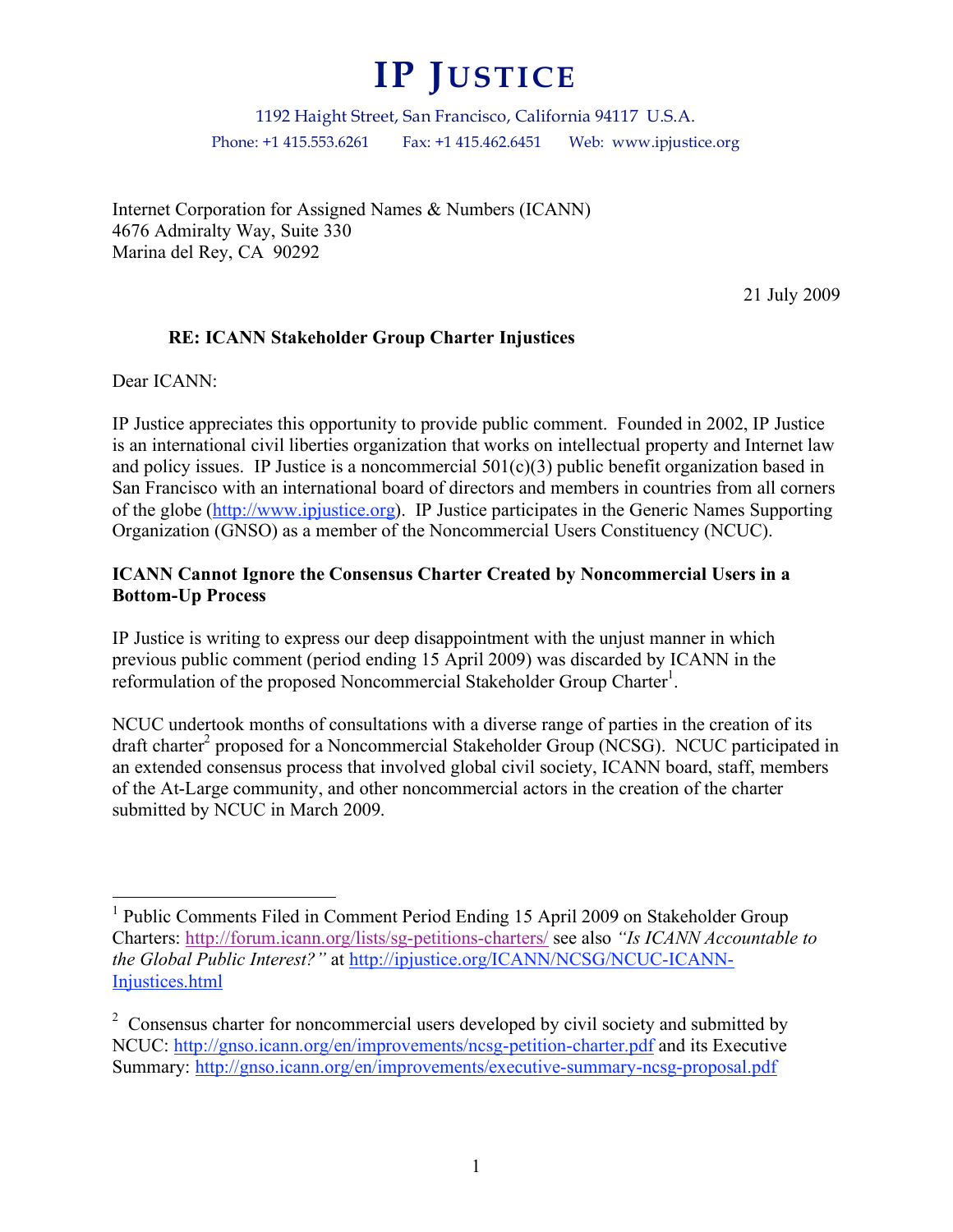Civil society's NCSG charter was explicitly supported by over 80 noncommercial organizations and individuals in the April 2009 Public Comment period. Every single noncommercial organization that submitted a comment during the period supported NCUC's charter and asked ICANN not to force noncommercial users into constituencies for electing leadership positions (the "silo-model").

During discussions at the March 2009 ICANN meeting in Mexico, NCUC specifically asked ICANN if the NCSG charter it was drafting was inconsistent with the report of the ICANN Board Structural Improvements Committee (SIC) and NCUC was told its draft charter was not inconsistent.

Yet in June, without any explanation or regard for democratic or bottom-up processes, ICANN staff and Board SIC threw out the consensus charter that civil society developed and replaced it with an entirely different model -- the silo-model that civil society explicitly said would stranglehold noncommercial users in policy development.<sup>3</sup>

# **Why ICANN's Proposed Silo-Model is Bad for Noncommercial Users**

NCUC and civil society made numerous efforts in public statements in April to explain why the silo-model of governance being imposed by ICANN harms noncommercial interests in the overall GNSO policy process.<sup>4</sup> Yet these concerns remain unanswered by ICANN.

In particular, ICANN's attempt to divide the GNSO Council and Executive Committee seats among arbitrary (and board-selected) constituencies within the NCSG encourages competition among constituencies, while an entire stakeholder group wide election (as proposed by civil society) encourages consensus building and cooperation between constituencies to elect NCSG representatives. Noncommercial users will be in a constant stranglehold with each other, competing for scarce resources and representation, and will remain ineffective in the larger GNSO policy negotiations, if the ICANN drafted charter is allowed to replace the consensus charter drafted by noncommercial users.

<sup>&</sup>lt;sup>3</sup> ICANN drafted NCSG Charter: http://gnso.icann.org/en/improvements/ncsg-proposed-petitioncharter-22jun09.pdf and its intended "mystery" Section 5 at: http://www.ipjustice.org/ICANN/NCSG/Council\_Seat\_Vacancies\_Section\_%285.0%29\_DRAF T-1.pdf

<sup>&</sup>lt;sup>4</sup> For example, see Comment by Adam Peake at http://forum.icann.org/lists/sg-petitionscharters/msg00013.html; Joint Civil Society Statement at http://forum.icann.org/lists/sgpetitions-charters/msg00019.html; Comment from Milton Mueller at http://forum.icann.org/lists/sg-petitions-charters/msg00011.html; Comment from WSIS Civil Society Internet Governance Caucus at http://forum.icann.org/lists/sg-petitionscharters/msg00009.html for just a sampling of the many comments making this point.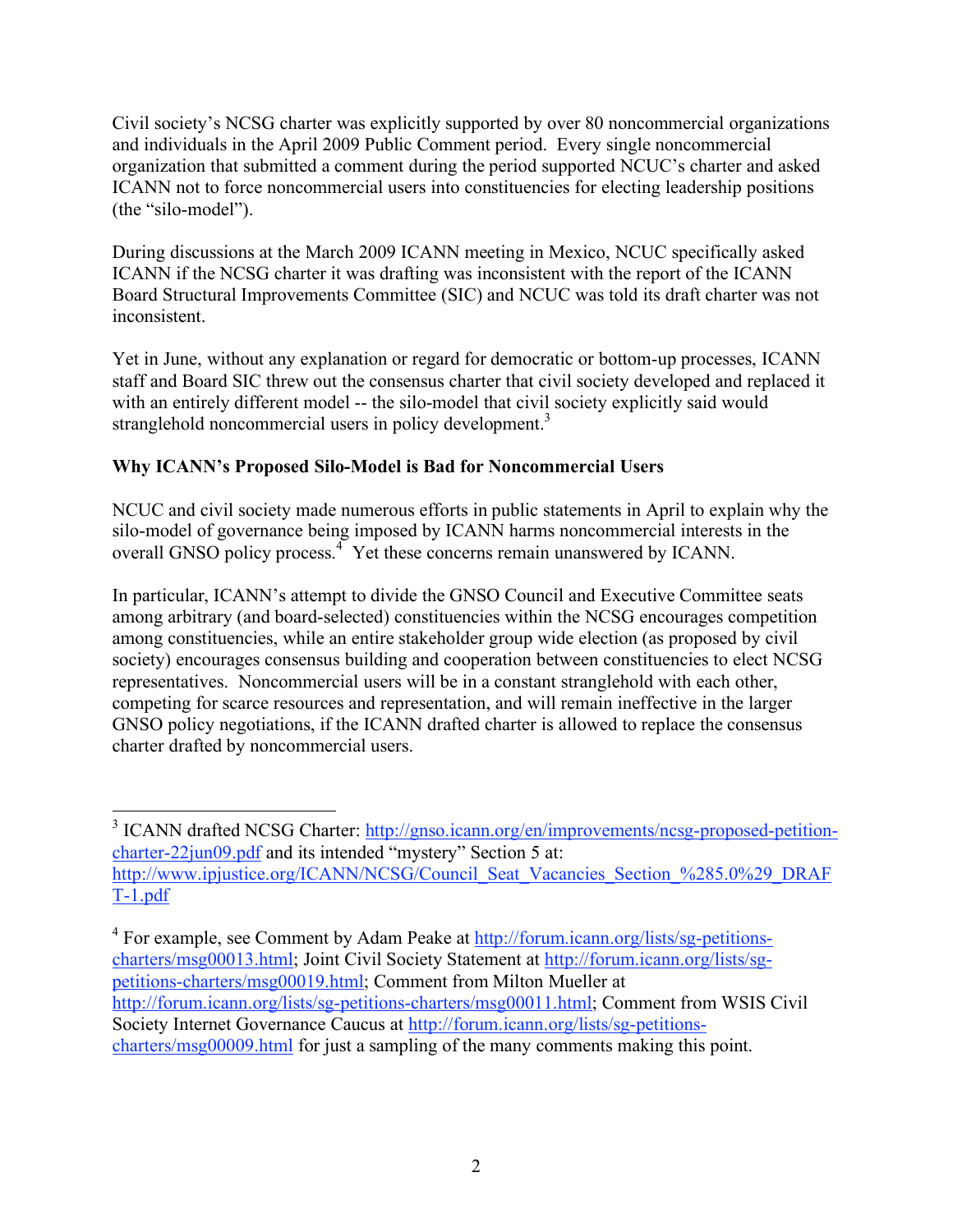Noncommercial users understand well what we are up against in the ICANN policy development arena: full-time highly paid lobbyists from the wealthiest industries relentlessly lobby the ICANN Board and staff for preferential advantages for their companies. Noncommercial users understand that if we are to have any chance of influencing ICANN policy it can only happen when we join together and are able to work cooperatively toward our shared objectives. This can be accomplished by stakeholder group wide elections, which encourage candidates to reach beyond their own constituency for support. But the charter drafted by ICANN to keep noncommercial users accountable only to their own focused constituency, rather than the entire stakeholder group, will render all noncommercial interests dead on arrival in the new GNSO. That is exactly what the commercial constituencies want and why they lobbied the board to change the NCSG charter to benefit commercial participants. (Remember the commercial representatives are still angry that noncommercial users are supposed to be given parity to commercial actors on the GNSO Council, and this is one way of keeping noncommercial users less effective on the council).

*ICANN's attempt to impose a top-down governance structure on noncommercial users against our will calls into question ICANN's legitimacy to govern; it undermines confidence in ICANN's commitment to democratic values; and it appears ICANN is unable or unwilling to protect the broader public interest against commercial pressures.*

Now ICANN should listen to noncommercial users and finally respect our democratic wishes regarding a governance structure that advances noncommercial interests. Thus ICANN should seriously reconsider its attempt to impose a controlling top-down charter on noncommercial users against their expressed will.

## **Board Gives Commercial Constituencies a VETO Over Any Board Decision to Permit Future Constituencies**

Amazingly, the Commercial Stakeholder Group Charter<sup>5</sup> that was drafted by the 3 existing commercial constituencies and which gives each of those 3 constituencies a VETO over any board vote creating a new commercial constituency to be represented on the GNSO Council was rubber-stamped for approval by the ICANN Board SIC.

In particular see ICANN's proposed Commercial Stakeholder Group Charter:

"4.2. Membership shall also be open to any additional constituency recognised by ICANN's Board under its by-laws, *provided* that such constituency, *as determined by the unanimous consent of the signatories to this charter*, is representative of commercial user interests which for the purposes of definition are distinct from and exclude registry and prospective registry, registrar, re-seller or other domain name supplier interests." (italics added)

 <sup>5</sup> Proposed Commercial Stakeholder Group Charter (drafted by existing constituencies and rubber-stamped by ICANN posted to: http://gnso.icann.org/en/improvements/csg-proposedpetition-charter-22jun09.pdf.